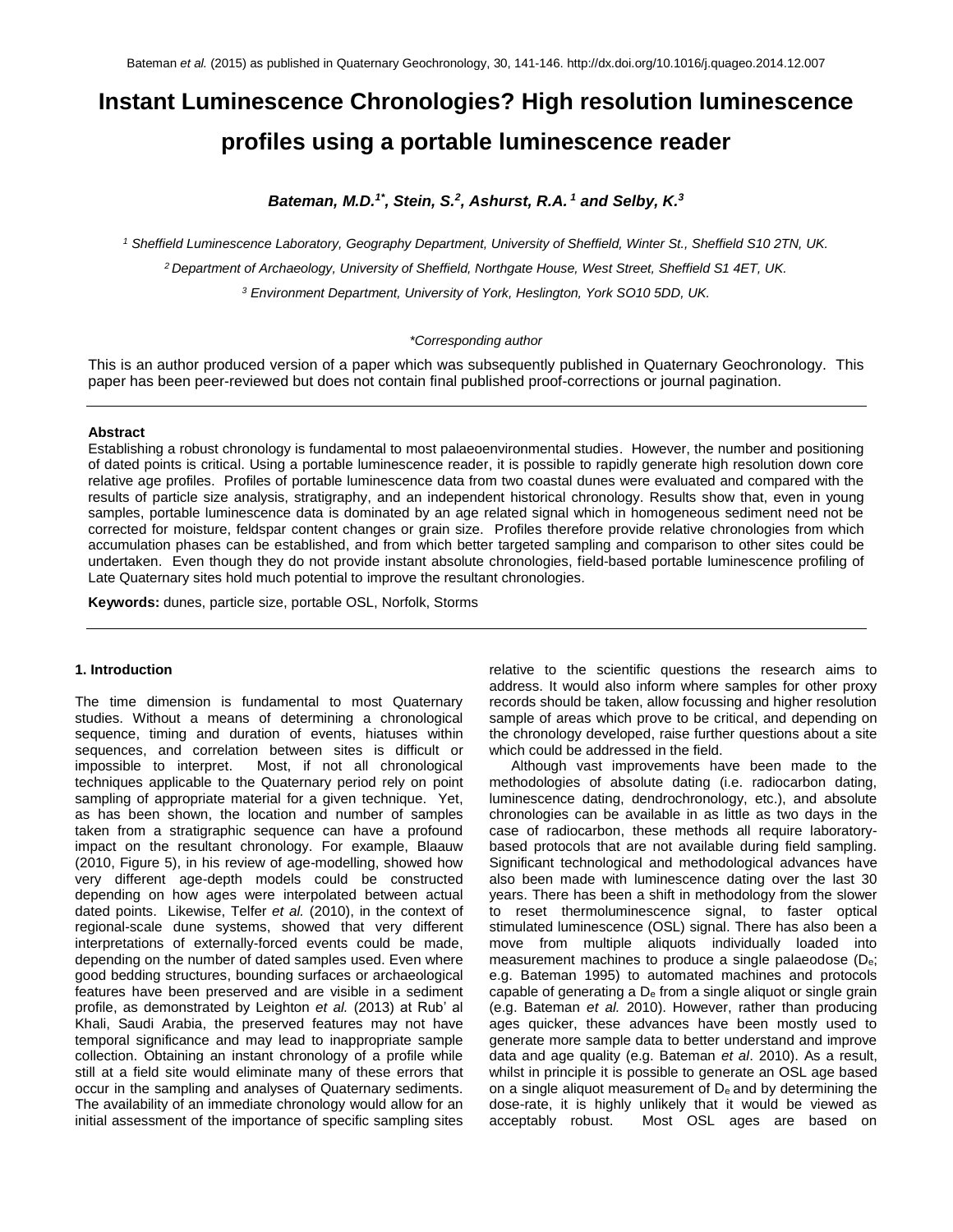measurements of at least 24 replicates to check reproducibility and take steps to avoid incorporation of any antecedent (pre burial) signal and the effects post-depositional disturbance (e.g. Bateman *et al.* 2003; 2007), all of which takes time to attain the required laboratory precision.

Until recently, instantly derived chronologies remained largely aspirational. In terms of luminescence, it is technically possible to undertake measurements of luminescence in the field. One such instrument that enables this is the Scottish Universities Environmental Research Centre (SUERC) portable OSL reader (Sanderson and Murphy 2010). This machine uses pulsed or continuous wave stimulation either by infrared light (IRSL; IR LEDs at 880nm with RG780 filters) or by blue light (OSL; Blue LEDs at 470nm with CG420 filters) with signals detected through UG11 filters by a photon counter (Sanderson and Murphy 2010). The availability of IR and OSL measurements allows for the potential to target either feldspar or quartz related signals. Each measurement takes 60 seconds (or other set control time), during which time the photon counter collects and calculates the IR or OSL signal and measurement. Actual age determinations are not possible with this method, as the instrument lacks a radiation source and heating system, both necessary to thermally assist OSL signals and to quantify sample specific sensitivities. Instead, the total luminescence count measurements can be viewed as a rough proxy for time, with older samples having a higher luminescence signal than younger samples.

Fundamental to the use of the portable OSL reader is that the measured signal must be dominated by a luminescence signal which relates to age since sediment burial. Luminescence signal is potentially a function of a wide range of variables, including mineral composition, particle size, colour, moisture content and age. Different minerals contribute not only luminescence in different wavelengths but also accumulate luminescence and are bleached at different rates; even within the same mineral, the ability of grains to accumulate dose (i.e. their sensitivity) can vary. The luminescence signal derived from a sample from any given location is generated by the background dose-rate, which is a function of not only uranium, thorium, and potassium levels, but also of whether pore spaces are filled with water or precipitated cements, which attenuate the ionizing radiation. Sediment size and depth from the surface also affects the cosmogenic dose. Thus when comparing multiple down profile measurements to establish a relative chronology, as for example presented by Munyigwa *et al*. (2012), it is necessary to know whether differences in the total luminescence signal do reflect age or these changes in sediment/luminescence characteristics.

This study aimed to generate portable OSL (POSL) profiles in order to test whether data changes reflect depositional events or other factors, and if the data reflects other factors, which factors other than age affected the luminescence signal. In order to avoid any substantial changes in sediment type, single dunes were selected. To rigorously test the approach, rather than apply it to ancient dunes with long durations and large temporal hiatuses, historical to modern dunes were sought. The availability of historical records was also required, so that these could be used as a known comparative chronology. To this end, the coastal dunes at Holkham, Norfolk fulfilled all of these criteria.

North Norfolk has a low-lying coast with a moderate to low wave regime from the north-east, a westerly longshore drift and macro-meso tidal ranges (Andrews *et al.* 2000). Its wide sandy beaches and/or subtidal sand flats have given rise to extensive coastal dunes that form multiple coast parallel barriers up to 10 m high. The coast at Holkham is known to have been prograding during the Holocene (Andrews *et al*. 2000). Historic maps  $(1<sup>st</sup>$  series ordnance survey) and aerial imagery (Crown copyright Royal Air Force aerial photographs 1946, Norfolk County Council aerial survey 1988 and Get Mapping imagery 2007 via Google Earth) show the coast to have continues to prograde and the back beach dunes are still actively accumulating sediment today. Two dunes were selected for this study. Site 1 is located at the back of the present beach, on dunes presumed to be the mostly recently formed; site 2 is located on a line of dunes parallel to the coast, approximately 300 m inland, and interpreted as an older formation than the dunes around site 1.

# **2. Methods**

At both dune sites sampling was carried out on the dune crest using a Dormer engineering sand drill. This was used to core each dune from crest to dune base. At ~25 cm intervals, samples for POSL measurements were collected in light-tight chemical photographic film canisters (Fig. 2). Samples for full OSL dating were also collected from near the dune surface, mid core and base of core (Fig. 3). Light-contaminated sediment from the ends of the sample from these were also used to supplement the samples for POSL measurements and to provide direct comparison between the two measurement methods. This resulted in the collection from Site 1 and 2 of a total of 35 samples for POSL measurement and 6 for OSL dating. Results of the OSL dating form part of a wider study; this paper will only summarise the results of the quartz based single aliquot regeneration based OSL ages.

Whilst POSL measurements could have been conducted on site, to achieve more controlled measurements and better evaluate signal changes, samples were transported to the Sheffield University luminescence laboratory. In the dark room, the sediment from the top and bottom of the canister (potentially light contaminated during sampling) was removed and used to evaluate moisture content and for particle size analysis. The remaining sample material was dried at  $30^{\circ}$ C for 24 hours before POSL measurement was conducted. To factor out the POSL signal variability due to changing sample volume and changing geometry in respect to the portable reader, a small amount of each sample (~5 g) was placed as a monolayer across the entire base of a 5 cm diameter petri dish. This dish was then placed in the portable reader for measurement. Repeat measurements using this approach were able to produce good reproducibility in terms of both IR and post-IR OSL signal measurements (Fig. S1). Each sample underwent 60 s continuous wave stimulation with IR followed by 60 s continuous wave stimulation with blue light. Data in both cases was integrated 1 s bins. The initial IR measurement should have been collecting the luminescence dominated by feldspars, whilst the post IR OSL measurement should have targeted the quartz dominated signal. Repeat IR measurements of the same sample without removing it from the machine between measurements revealed that full feldspar depletion was not achieved within 60 s. This is in part due to the limiting of the IR stimulation power to only ~90mW in order to allow the portable reader to be powered by batteries (Sanderson and Murphy 2010). It also reflects the much larger sample size being measured. A standard 9 mm OSL aliquot typically measures approximately 1,800 grains of 200μm diameter simultaneously, whereas the portable reader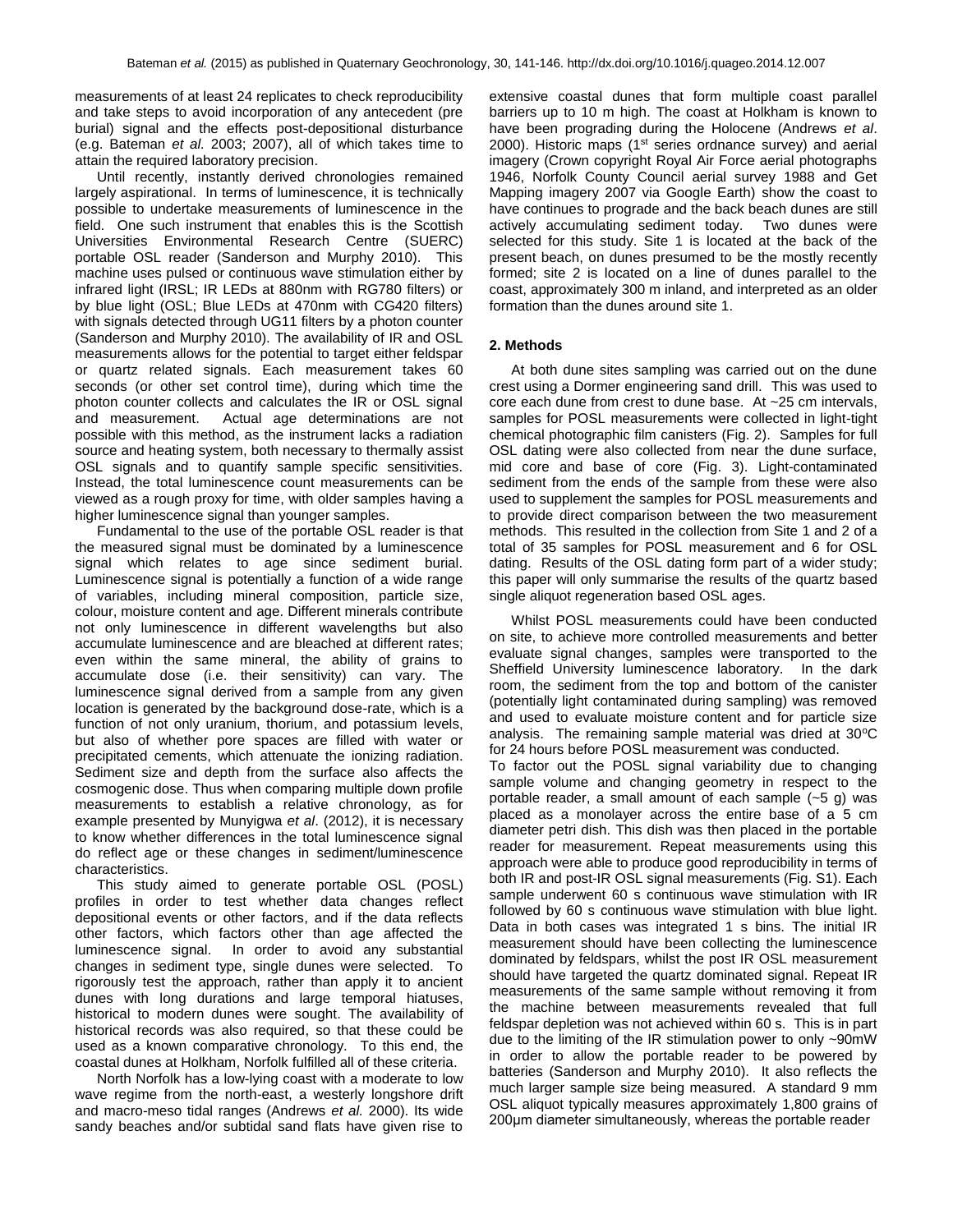

*Figure 1:* Sampling site at Holkham dunes. Site 1 from dunes at back of present beach, site 2 from a line of dunes inland from those associated with Site 1.

measures approximately 60,000 of the same diameter grains at a time. Whilst this limits the effects of grain heterogeneity and has the potential for measuring a signal multiple times from the same sample, it also results in much slower shine down of the luminescence signal. Due to these limitations, the post-IR OSL signal cannot be considered a pure quartz derived signal, as it will still contain a component of feldspar derived signal.

*.*

Given the sampled context for this study with sediment being directly derived from a single source (sub-tidal sandflat and associated beach) with a high probability for multiple bleaching-dosing cycles, likely changes in sensitivity down core were considered low. Use of photo-transfer induced by UV light has been successfully used elsewhere to account for down core sensitivity changes (e.g. Li and Wintle 1994) however the extended bleaching and UV exposure required for each sample (> 60 mins) is counter to the production of quick data for evaluative purposes so was not undertaken. Sensitivity was therefore measured on unprepared sediment samples in a Riso Da-18 with a calibrated <sup>90</sup>Sr/<sup>90</sup>Y beta source and luminescence detected through a 7.5 mm thick Hoya U-340 filter. A modified single aliquot regeneration (SAR; Murray and Wintle, 2003) protocol was used with a preheat of  $260^{\circ}$ C for 10 s with OSL measurements made at  $125^{\circ}$ C for 60 s following a 60 s IR wash at room temperature. From this, the response to the standard test dose after the natural OSL had been measured was used to derive comparative sensitivity data. These measurements were also used to derive De values down each core, and subsequently compared to the POSL data.

Each POSL samples also underwent particle size analysis to check whether changes in grain size had an impact on the POSL signal as measured. Results are also used to indicate subtle changes in depositional environment as reflected in mean size and sorting. Particle size analysis was conducted using a Horiba LA-950 laser diffraction particle size distribution analyser. Samples did not require sieving, as grain sizes were all under 1.4mm, but all samples were split down to a suitable size using a riffle box. The reduced samples were suspended in 0.1% sodium hexametaphosphate, before dispersal in deionised water within the instrument using ultrasound and pumping. The laser diffraction technique calculates the mean and median grain size of each sample (Φ), as well as sorting, skewness, and probability distribution; this paper utilises the mean grain size as a representation of particle size. Moisture content was also analysed by recording pre- and post- drying weights of the sampled sediments. Moisture is presented as a total percentage.

The data from the above measurements were compared in various combinations in order to test whether burial age, sediment size, moisture or varying amounts of feldspar to quartz could account for changing post-IR OSL down the two sampled cores.

### **3. Results**

Measurement of the background radioactivity at the two sites using a portable gamma-spectrometer showed the dose-rates of all samples were consistent within 2 sigma errors so could not be significantly affecting POSL results. Sample size, colour and the measurement geometry were also consistent across the study area (see above) and were therefore not evaluated further.

As shown in Figure 2a and 2e, the POSL increased with depth at both sites, as would be expected in a sedimentary environment conforming to the law of superposition. Particle size results showed all samples to be well to moderately well sorted, unimodal with mean values in line with those found for dunes elsewhere (e.g. Lancaster 2013). Site 1, closest to the present-day beach, overall has a lower POSL signal than Site 2 confirming the initial interpretation that it is a younger dune. At site 1 data are separated into two significantly different groups (at 95% confidence level); the uppermost group contains three points which have a mean signal of  $680 \pm 110$ cts, and the remaining data group has a mean signal of 870 cts (Fig. 2a). Likewise, Site 2 data are separated into three groups (at 95% confidence level); the uppermost three points have a mean signal of  $740 \pm 160$  cts, a middle group of four points has a mean of  $970 \pm 100$  cts, and the remaining data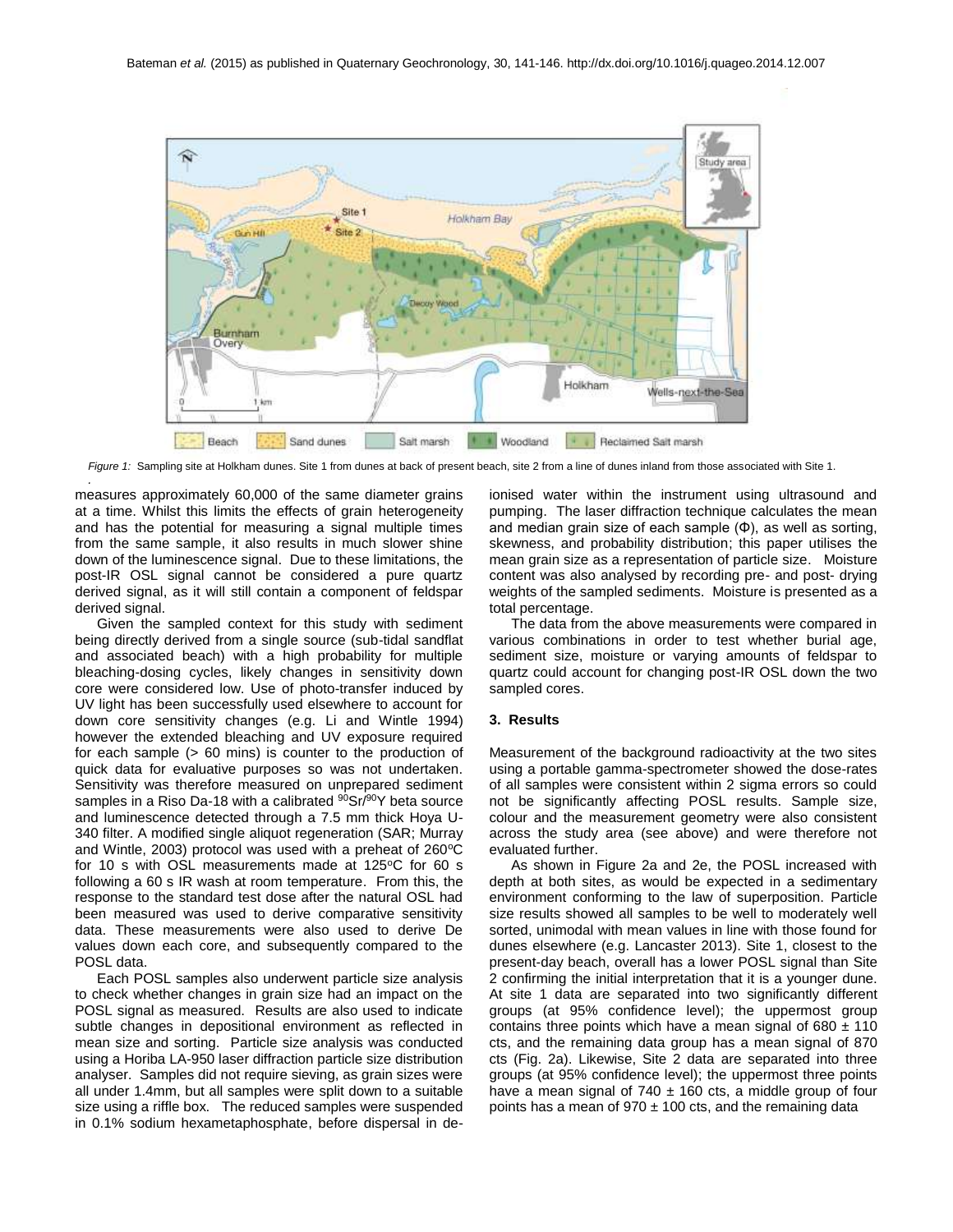

Figure 2: Down profile portable Post IR OSL results from sites 1 and 2 uncorrected and corrected based on IRSL and mean particle size measurements. Errors shown *are based on*

have a mean signal of 1290  $\pm$  150 cts. Data from both sites show considerable down-core inter-sample variability.

Whether the above groupings reflect different phases of dune construction (i.e. age) or other factors was also examined. The post-IR OSL data was corrected by the IR/POSL ratio, by mean grain size, and by moisture, as both individual normalising factors and in combination with other factors (Fig. 2, Fig. S2). Variability of IR and mean grain size down-core at both sites was not substantial, but correcting for these factors separately (Figs. 2b, 2c, 2f, 2g) and in combination (Figs. 2d and 2h) had an apparent positive impact in better separating most of the groups identified above. There was one exception to this seemingly corrective combination: when data was corrected for both size and IR at site 2 the upper two groups became indistinguishable (Fig. 2h). However, correction with IR and size (both individually and in combination) also increased the inter-sample variability, and if these were the major (and only) controls on POSL signal, this would not be the case. Correction using moisture, either individually or in combination with the size and IR data, appeared to only increase inter-sample variability (Fig. S2).

To further check whether the groupings of the POSL data reflected changes in depositional age they were compared to site stratigraphy and the full quartz SAR ages (Fig. 3). For site 1, the grouping of POSL data into two,

conforms with the logged upper unit which has a slightly younger SAR OSL age (albeit within errors) than the sediment below. These results show that down to 1 m is better sorted and coarser than the sediment below although it is noted that variability in particle size results at around 2 m (coarser and slightly poorer sorting) is not reflected in the POSL results. For Site 2, an upper unit is separated from an undifferentiated lower sand unit by a thin palaeosol at 1m depth but the lower third phase was not logged when coring. Particle size results show a very similar trend to the POSL data. The mean size and sorting of the upper most two samples and those from below 2.2 m are much finer and better sorted than samples between 1 - 2.2 m. This adds credence to the POSL tripartite sequence within this dune profile. The upper unit quartz SAR OSL age is much younger than that of the basal age indicating that two different age units definitely do exist. Unfortunately the midcore quartz SAR OSL could only provide a maximum age. It was sampled without the benefit of the POSL down core data and appears to occur as a point in the profile where significant variability within both the POSL and size data is occurring. The reversal in POSL data at this point is replicated in the down-core De data (Fig. S3), in a coarser poorer sorted sand, and in sensitivity tests where a large sensitivity change occurs (Fig. S3)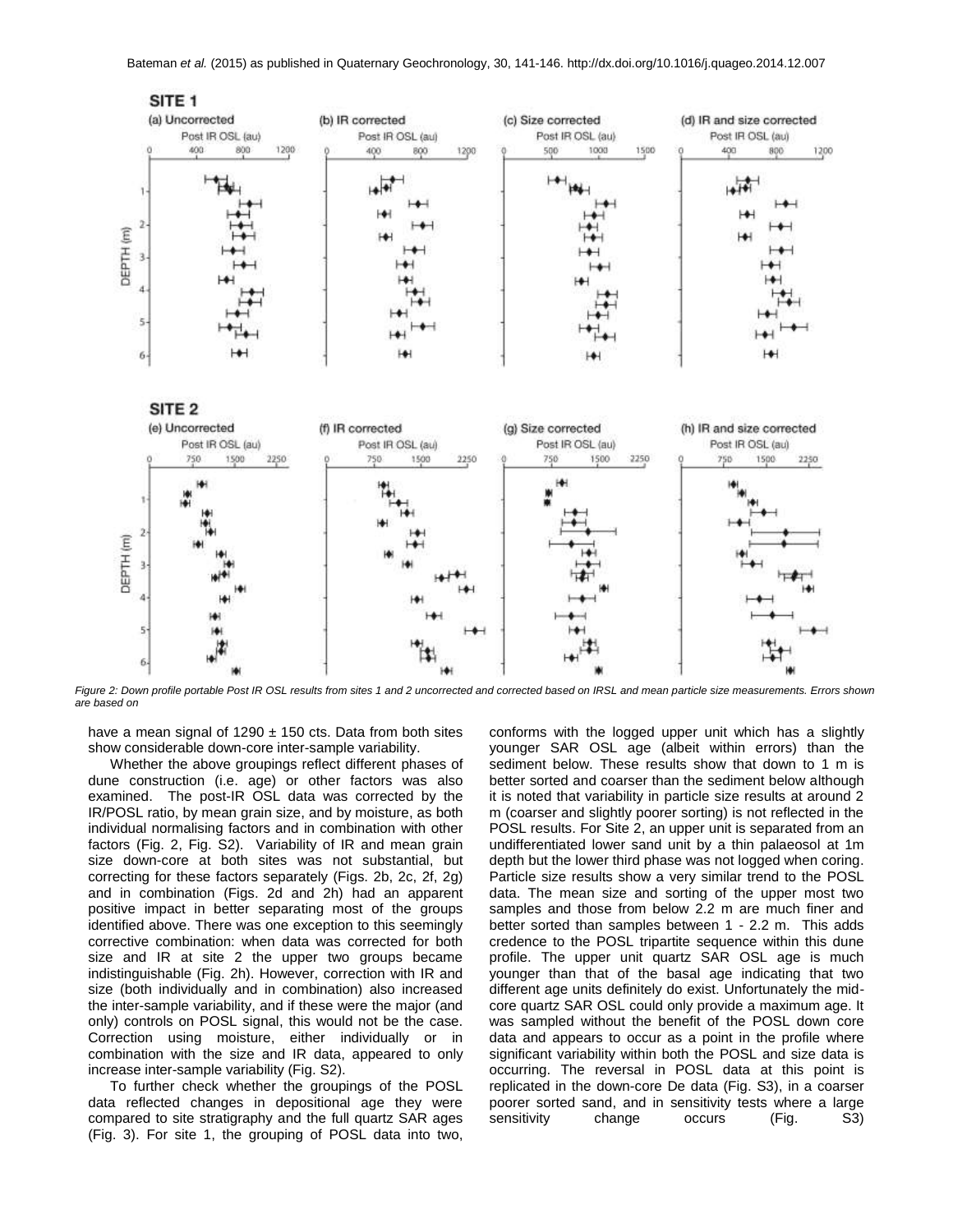

*Figure 3* Stratigraphy of two dunes samples compared with down-core post-IR OSL portable measurements and mean particle size. Note dashed lines indicate observed groups of data*.*

#### **Discussion**

With regards to data correction, the fact that moisture correction was not successful may reflect the inherent nature of sampling, in that the moisture data was based on water content at the time of sampling, rather than estimates of average water content during burial (not always an accurate representation/guesstimate). As such, it holds the promise that had the measurements been carried out in the field, results and the interpretation of them would have been very similar. That other corrections made little difference probably reflects the fact that for this study only well to well-sorted fine to medium sand was measured which was all wind blown from the same beach. As shown elsewhere (e.g. Sanderson *et al.* 2003; Kinnaird *et al.* 2011; Muñoz-Salinas *et al.* 2011), where more varied sediment types are profiled then correction might be of more significance. Given the IR data are generated as part of the Post IR OSL then seeing whether this is the case does not detract from the principle of rapid on site profiling. Particle size cannot be carried out in the field at the time of sampling but as it is often carried out as part of wider site evaluations, corrections for it can be used for post-site visit evaluation of the data and may be of some value.

Based on supporting stratigraphical, SAR OSL and particle size data, for site 1 it appears that the two phases identified in the POSL data is reflecting small changes in age. At least two phases identified in the PSOL data are also confirmed by stratigraphy, particle size and age. Whether the group identified within the POSL data between 1.5 – 2.5 m at Site 2 truly reflects an age difference within the core cannot be firmly established. The latter is presumed to indicate an influx of differently sourced sediment at this phase of dune building. The fluctuation in POSL data is not caused by changes in size, IR or sensitivity (Figs. 2f and 2g; Fig. S3). If the

significant coarsening of sand just below 2.5 m reflects dune modification during a storm event bringing differently sourced sediment, then sediment below this point would relate to an older phase of dune building. Such a link was posited by Clark and Rendell (2006) in the context of North Atlantic Dunes, where climate oscillations led to the deposition of sediment from another offshore location. In this case, whilst undiscernible within the stratigraphy, the lower unit would be split into two temporal units as per the POSL data. Results from down-core SAR  $D_e$  measurements show this to be the case (Fig. S3) and that three phases as per the POSL profile are probably present.

Historical maps and imagery show that neither site could have existed prior to 1840 as where they were found was part of the beach prior to this time. Coastal progradation after this date would have provided accommodation space for the formation of the dunes associated with Site 2. Maps show that Site 1 (presently at the back of the beach) only appears above the high-tide line after 1970 and first appears on an aerial photograph from 1988. Documentary evidence therefore supports both the full SAR OSL ages and also the differences in POSL found between the two sites.

Other field studies have shown increased POSL with depth (e.g. Munyigwa *et al*. 2012, Figures 6 and 7) and, as with this study, have shown it is possible to identify stratigraphic breaks which are not necessarily discernible (e.g. Kinnard *et al.* 2012; Muñoz-Salinas *et al.* 2011). POSL profiling of very recent sediments, such as investigated in this study, appears to be successful and supports the findings of Muñoz-Salinas *et al.* (2012) who successfully used PSOL data from deposits which were in the 10-500 year range. Some studies have used the inter-sample variability to indicate reworking (e.g. Burbidge *et al.* 2007) or changes in provenance (e.g. Muñoz-Salinas et al. 2012). Inter sample variability and how quickly the POSL